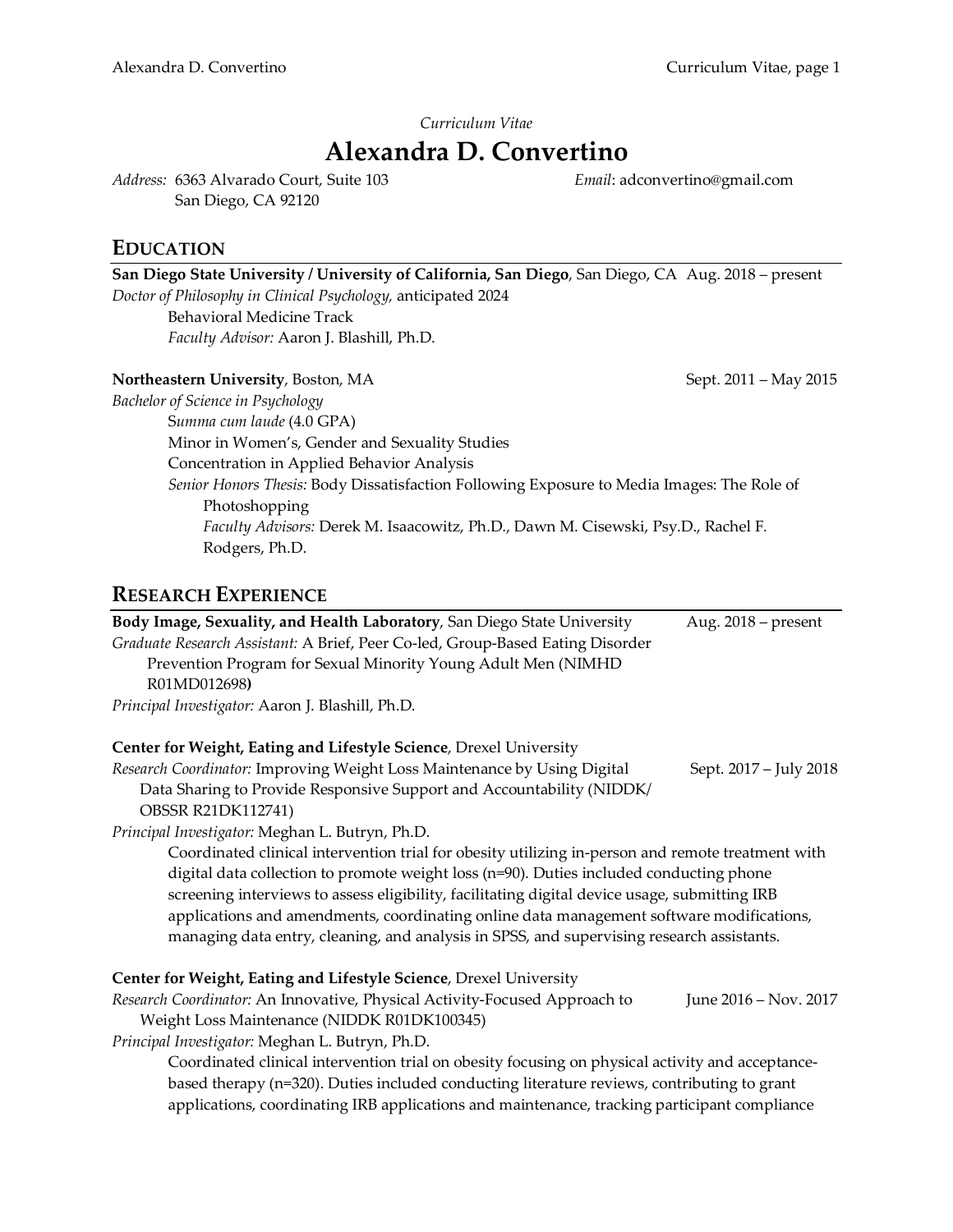with treatment sessions, coordinating clinical supervision meetings and treatment compliance, managing data entry, cleaning, and analysis in SPSS, and supervising research assistants.

#### **Applied Psychology Program on Eating and Appearance Research**, Northeastern University

*Senior Honors Thesis: Body Dissatisfaction Following Exposure to Media* Aug. 2014 – May 2016 Images: The Role of Photoshopping (Provost and Honors Program Endeavour Award)

*Principal Investigators:* Debra L. Franko, Ph.D., Rachel F. Rodgers, Ph.D.

Directed an independent research study on the effect of digital retouching on female undergraduate body dissatisfaction (n=200), from initial proposal development to execution, including thesis proposal, grant application submission, data analyses, and final publication. Adapted and reprogrammed the Implicit Relational Assessment Procedure to measure implicit negative body image as part of study development, and trained undergraduate research assistants to administer the program.

**Applied Psychology Program on Eating and Appearance Research**, Northeastern University *Undergraduate Research Assistant* Jan. 2014 – May 2015

*Principal Investigators:* Debra L. Franko, Ph.D., Rachel F. Rodgers, Ph.D.

Contributed to research on various projects regarding social influences on body satisfaction and corresponding behaviors, such as eating or artificial tanning. Duties included editing and authoring approximately 10 abstracts and papers, recruiting subjects, and collecting, cleaning, and coding data. Coded pictures of participants' meals by the basic food groups and focus group recordings by thematic commonalities.

#### **Psychiatric and Neurodevelopmental Genetics Unit**, Massachusetts General Hospital

*Undergraduate Research Assistant:* Translational Phenomics and Genomics of Jan. 2014 – June 2014 Gilles de la Tourette Syndrome (NIMH K23MH085057)

*Principal Investigator:* Jeremiah M. Scharf, M.D., Ph.D.

Supported a large-scale trial to identify genes that lead to Tourette syndrome, as well as its linkages to obsessive-compulsive disorder and attention deficit hyperactivity disorder (n=7200). Duties included contacting patients for study retention, accumulating data for the purposes of analysis, observing patient structured interviews, and various administrative tasks including but not limited to managing the consent process and distribution of blood draw kits.

#### **Social Emotions Research Laboratory**, Northeastern University

*Undergraduate Research Assistant:* Compassion- and Mindfulness-Based May 2013 – Dec. 2013

Meditation: Nurturing Pro-Social Behavior and Social Networks; How

Pride and Status Influence Nonconscious Mimicry

*Principal Investigator:* David A. DeSteno, Ph.D.

Contributed to testing the effect of meditation on physiological functioning and prosocial behaviors. Duties included recruiting participants for a course in meditation; directing participants through study procedures (including consenting and debriefing); conducting physiological measurements including electrocardiogram, impedence cardiography, electrodermal activity, and blood pressure; maintaining the integrity of the study equipment and workspace; and serving as a confederate for a paradigm in pride and social status.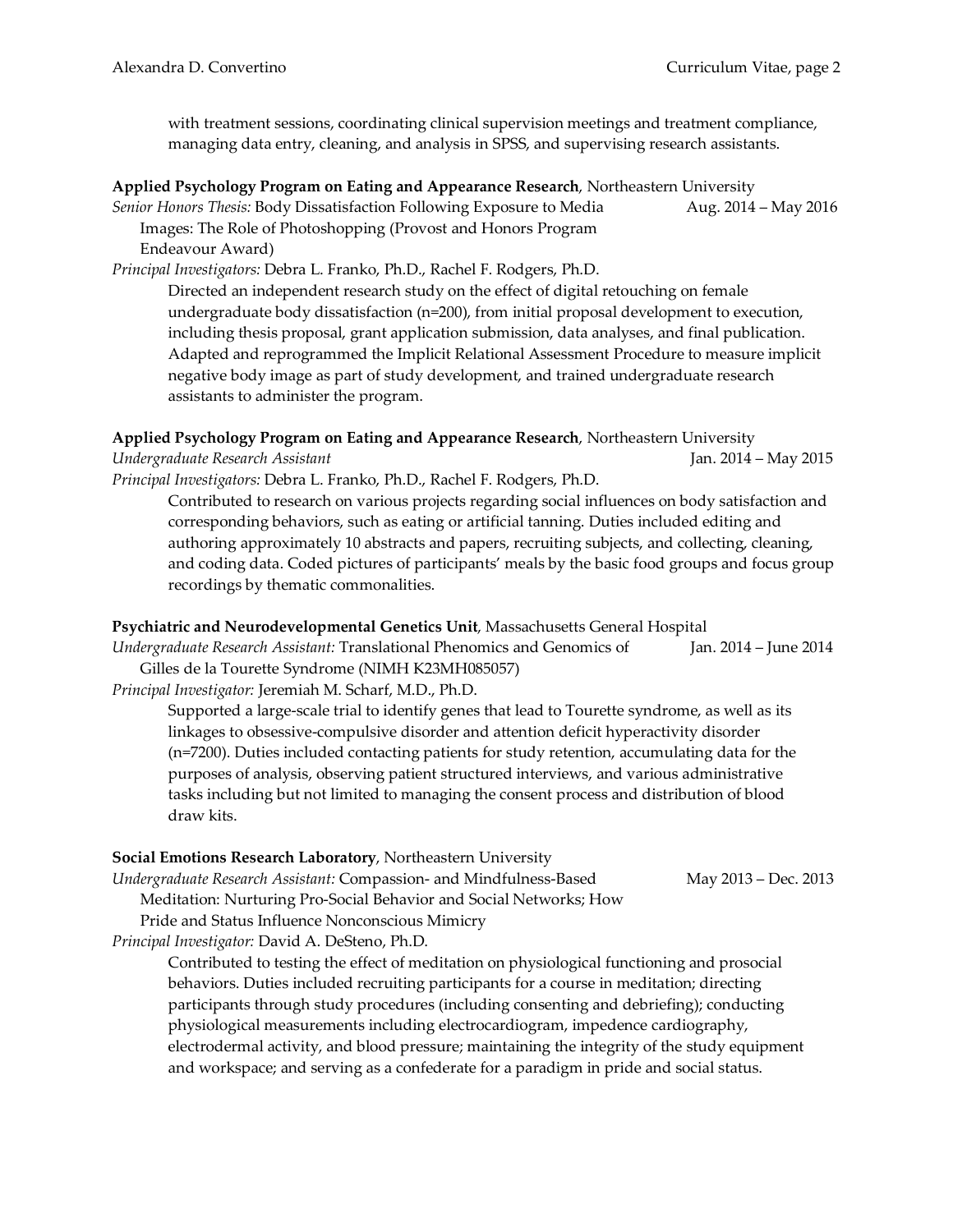### **Center for Anxiety and Related Disorders**, Boston University

*Undergraduate Research Assistant:* Efficacy Evaluation of a Unified Jan. 2013 – June 2013

Transdiagnostic Treatment for Anxiety Disorders (NIMH R01MH090053)

*Principal Investigator:* David H. Barlow, Ph.D.

Assisted on an NIMH-funded grant testing the efficacy of a unified treatment protocol for a variety of anxiety disorders (n=250). Duties included meeting and exceeding monthly recruitment goals by the phone screen process, compiling data in SPSS for the purpose of tracking study participants, participating in exposures with socially anxious patients to encourage more adaptive responses, and managing various administrative duties including authoring lab meeting minutes.

## **CLINICAL EXPERIENCE**

#### **Center for Weight, Eating and Lifestyle Science**, Drexel University

*Group Interventionist and Assessor:* An Innovative, Physical Activity-Focused June 2016 – Nov. 2017 Approach to Weight Loss Maintenance (NIDDK R01DK100345)

*Principal Investigator:* Meghan L. Butryn, Ph.D.

Interventionist for an acceptance-based behavioral weight loss group (n=15) for overweight and obese adults, as well as conducting individual sessions for missed groups. Duties included presenting acceptance-based principles according to a manualized treatment, guiding participants to set concrete behavioral goals, and providing constructive feedback on weekly caloric intake/physical activity logs. In addition, conducted participant assessments with individuals every six months to evaluate changes in weight and physical fitness. Assessment procedures include administering a treadmill-based task, obtaining blood pressure measurements, assessing for physical activity impairments, and explaining research device use to participants (e.g. accelerometers and heart rate monitors).

## **Klarman Eating Disorders Center**, McLean Hospital

*Community Residence Counselor* May 2015 – May 2016

*Clinical Supervisor:* Judith Halperin, Psy.D.

As part of a 20-bed residential and partial care program, delivered direct clinical care of patients with diagnosed eating disorders, as well as comorbid diagnoses such as post-traumatic stress disorder, substance abuse, and anxiety disorders. Duties included conducting suicide and selfharm risk assessments, counseling patients in crisis, leading therapy groups, administering medication, and recording patient compliance with program requirements.

## **Full Life Care**, Everett, WA

*Program Intern* July 2014 – Aug. 2014

As part of an adult day health program, ensured the care and well-being of patients with diagnoses such as traumatic brain injury and various developmental disabilities. Duties included conducting daily exercise sessions utilizing occupational therapy techniques, supervising daily cognitive activities to enhance and maintain intellectual functioning, and implementing various mealtime restrictions and safety procedures.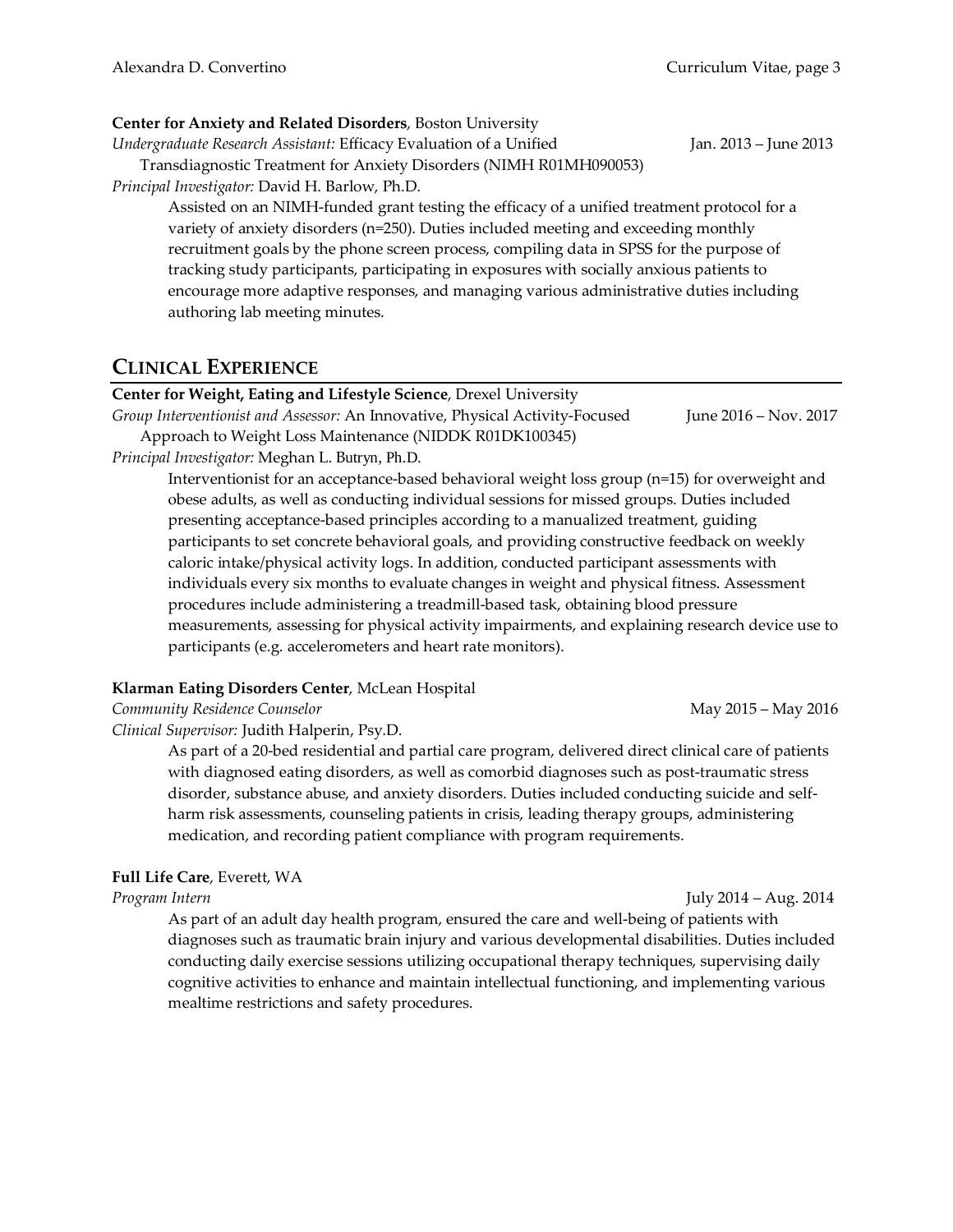## **TEACHING EXPERIENCE**

**Department of Psychology**, Northeastern University

*Teaching Assistant* Sept. 2013 – Dec. 2013 *Professor:* Emily Fox-Kales, Ph.D.

Assisted Dr. Fox-Kales in teaching the undergraduate psychology course *Food, Behavior and Eating Disorders*. Duties included conducting independent review sessions before exams, preparing and updating lecture material, and providing individual support to students in understanding lessons through email and in-person tutoring sessions.

# **PEER REVIEWED PUBLICATIONS**

- Rosenbaum, D.L., Clark, M.H., **Convertino, A.D.**, Call, C.C., Forman, E.M., & Butryn, M.L. (in press). An examination of nutrition literacy and quality of self-monitoring in behavioral weight loss. *Annals of Behavioral Medicine.*
- Kerrigan, S.G., Clark, M., **Convertino, A.**, Forman, E., & Butryn, M.L. (2018). The association between previous weight losses through dietary change and success in a standard behavioral weight control program. *Journal of Behavioral Medicine, 41*(2), 152-159.
- **Convertino, A.D.**, Rodgers, R.F., Franko, D.L., & Jodoin, A. (2016). An evaluation of the Aerie Real campaign: Potential for promoting positive body image? *Journal of Health Psychology.*  Advance online publication.
- Rodgers, R.F., Wilking, C., Gottlieb, M., Daynard, R., Lovering, M., Matsumoto, A., Luk, S., Naab, P., Iannuccilli, A., Shoemaker, H., **Convertino, A.**, & Franko, D.L. (2016). A qualitative study of the decision to engage in tanning behaviors among female college students. *Revue Européenne De Psychologie Appliquée/European Review of Applied Psychology, 66*(1), 1-8.

# **CONFERENCE PRESENTATIONS**

- Call, C.C., Sininsky, S., **Convertino, A.D.**, Roberts, S.R., & Butryn, M.L. (2018, August). *Behavioral and psychological factors that counteract physical activity during behavioral weight loss.* Poster to be presented at the annual meeting of the American Psychological Association, San Francisco, CA.
- **Convertino, A.D.**, Forman, E.M., & Butryn, M.L. (2018, April). *Emotional Eating in Obesity: Who Experiences the Benefits of Treatment?* Poster presented at the 2018 International Conference on Eating Disorders, Chicago, IL.
- Butryn, M.L, **Convertino, A.D.**, Forman, E.M., Lowe, M.R., & Sherwood, N.E. (2018, April). *Coaching in the Kitchen: A Pilot Study of Home-Focused Weight Loss Treatment.* Poster presented at the 39th Annual Meeting and Scientific Sessions of the Society of Behavioral Medicine, New Orleans, LA.
- Butryn, M.L., Schumacher, L.M., Rosenbaum, D.L., **Convertino, A.D.**, & Zhang, F. (2018, April). *Participant and Clinician Perception of Challenges during Behavioral Weight Loss Treatment.* Poster presented at the 39th Annual Meeting and Scientific Sessions of the Society of Behavioral Medicine, New Orleans, LA.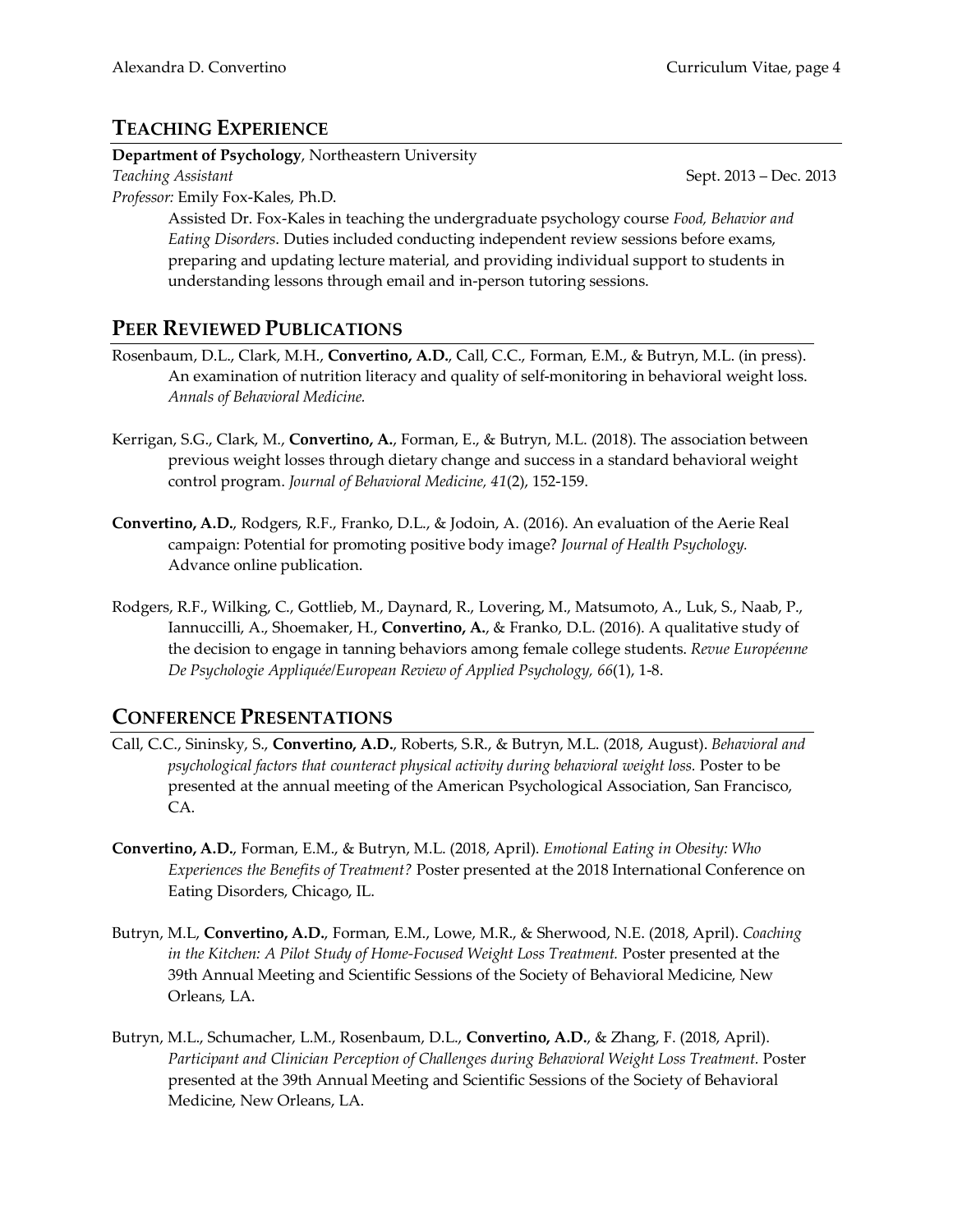- Remmert, J.E., Kerrigan, S., **Convertino, A.D.**, Call, C.C., Forman, E.M., Butryn, M.L. (2018, April). *Happy Holidays? Investigating the Relationship between Holiday Season and Behavioral Weight Loss Outcomes.* Poster presented at the 39th Annual Meeting and Scientific Sessions of the Society of Behavioral Medicine, New Orleans, LA.
- Roberts, S.R., Remmert, J.E., **Convertino, A.D.**, & Butryn, M.L. (2018, April). *Hedonic Hunger as a Potential Barrier to Success in Behavioral Weight Loss*. Poster presented at the 39th Annual Meeting and Scientific Sessions of the Society of Behavioral Medicine, New Orleans, LA.
- **Convertino, A.D.**, Call, C.C., Kerrigan, S.G., Butryn, M.L., & Forman, E.M. (2017, November). Incidence and Outcomes of Exposure to Trauma in a Behavioral Weight Loss Sample. Poster presented at the 51st Annual Meeting and Scientific Sessions of the Association for Behavioral and Cognitive Therapies, San Diego, CA.
- Call, C.C., Clark, M.H., **Convertino, A.D.**, Lowe, M.R., Forman, E.M., & Butryn, M.L. (2017, June). *Pre-Treatment Weight Suppression, Eating Pathology, Depressive Symptoms, and Weight Outcomes in a Behavioral Weight Loss Program.* Poster presented at the 2017 International Conference on Eating Disorders, Prague, Czech Republic.
- Remmert, J.E., Kerrigan, S., **Convertino, A.D.**, Call, C.C., & Butryn, M.L. (2017, June). *Effects of Season on Physical Activity in an Overweight and Obese Sample: A Perceived but Untrue Barrier.* Poster presented at the 16th annual meeting of the International Society of Behavioral Nutrition and Physical Activity, Victoria, Canada.
- Schumacher, L.M., Clark, M., **Convertino, A.D.**, Forman, E.M., & Butryn, M.L. (2017, March). *Obese Adults' Forecasted and Actual Experiences during Physical Activity: Is There a Discrepancy?* Poster presented at the 38th Annual Meeting and Scientific Sessions of the Society of Behavioral Medicine, San Diego, CA.
- Rodgers, R.F., **Convertino, A.D.**, Jodoin, A., Lowy, A., Long, S., Franko, D.L., & Kruger, L. (2016, June). *The Effects of Digital Retouching: An Evaluation of an Industry-Initiated Advertising Campaign without Digital Modification.* Poster presented at the Appearance Matters 7 Conference, London, United Kingdom.
- Bullis, J.R., Farchione, T.J., **Convertino, A.D.**, & Barlow, D.H. (2013, November). *Does Sleep Following Exposure Sessions Influence Clinical Outcomes During Treatment for Anxiety Disorders?* In M.A. Kredlow (chair), The Influence of Sleep Adequacy on Symptom Expression and Treatment Outcomes in Anxiety and Mood Disorders. Symposium conducted at the 47th annual meeting of the Association for Behavioral and Cognitive Therapies, Nashville, TN.

## **AWARDS AND HONORS**

| University Graduate Fellowship, San Diego State University             | 2018          |
|------------------------------------------------------------------------|---------------|
| College of Science Class Marshal, Northeastern University              | 2015          |
| Psychology Department Faculty Scholar Award, Northeastern University   | 2015          |
| President's Award for Outstanding Scholarship, Northeastern University | $2014 - 2015$ |